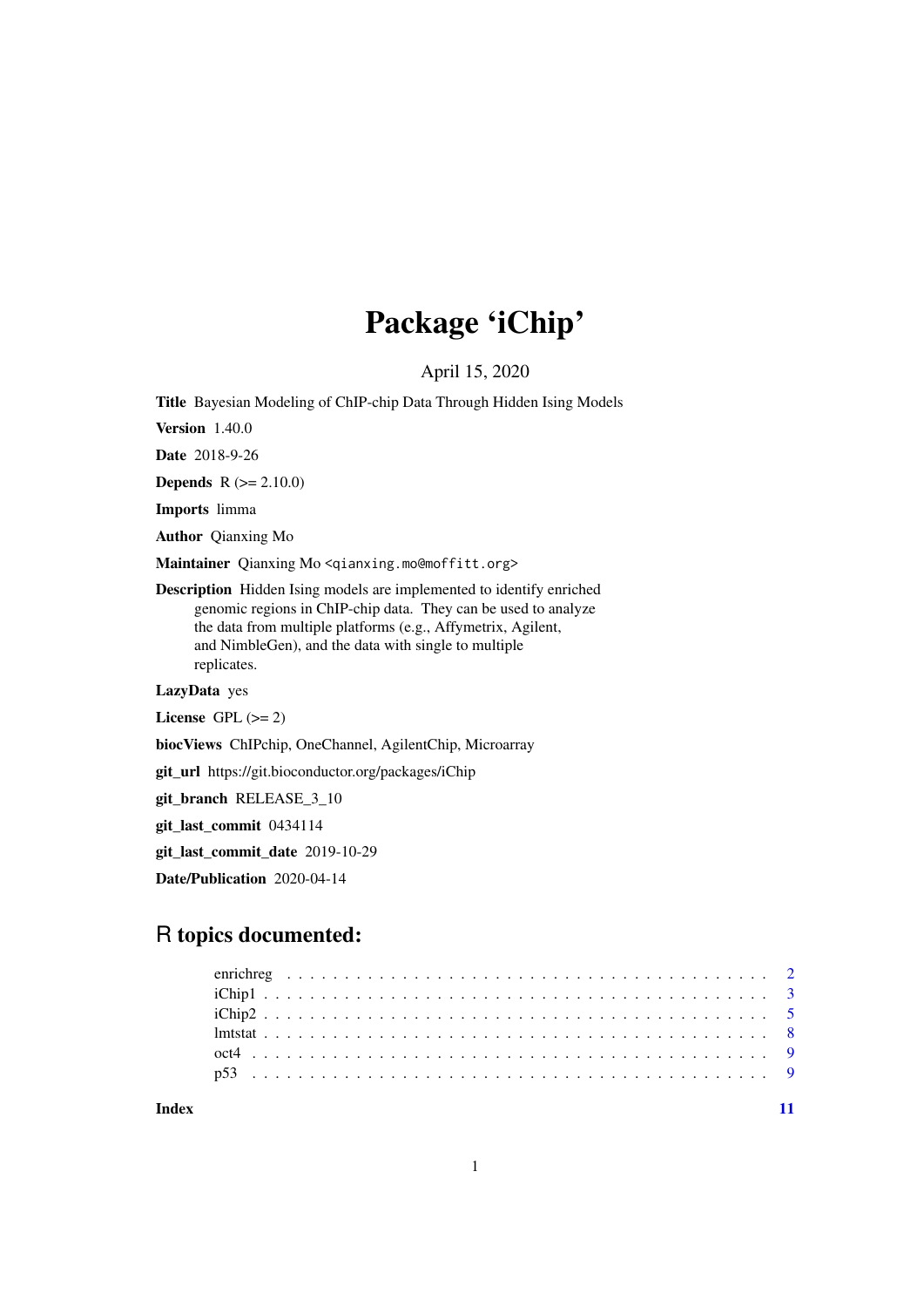# <span id="page-1-1"></span><span id="page-1-0"></span>Description

A function used to call and merge enriched probes to enriched regions using the posterior probability calculated by iChip2 or iChip1 functions at certain posterior probability and false discovery rate (FDR) cutoffs.

#### Usage

```
enrichreg(pos,enrich,pp,cutoff,method=c("ppcut","fdrcut"),maxgap=500)
```
# Arguments

| pos    | A n by 2 matrix or data frame. Rows correspond to probes. The first column of<br>the matrix contains chromosome IDs; the second column contains the genomic<br>positions.                                                                                                                                                                                                                                                         |
|--------|-----------------------------------------------------------------------------------------------------------------------------------------------------------------------------------------------------------------------------------------------------------------------------------------------------------------------------------------------------------------------------------------------------------------------------------|
| enrich | A vector containing the probe enrichment measurements.                                                                                                                                                                                                                                                                                                                                                                            |
| pp     | A vector containing the posterior probabilities returned by iChip2 or iChip1.                                                                                                                                                                                                                                                                                                                                                     |
| cutoff | The cutoff value (a scalar) used to call enriched probes. If use posterior proba-<br>bility as a criterion (method="ppcut"), a probe is said to be enriched if its pp is<br>greater than the cutoff. If use FDR as a criterion (method="fdrcut"), probes are<br>said to be enriched if the probe-based FDR is less than the cutoff. The FDR is<br>calculated using a direct posterior probability approach (Newton et al., 2004). |
| method | 'ppcut' or 'fdrcut'.                                                                                                                                                                                                                                                                                                                                                                                                              |
| maxgap | The criterion used to merge enriched probes. If the genomic distance of adjacent<br>probes is less than maxgap, the probes will be merged into the same enriched<br>regions.                                                                                                                                                                                                                                                      |

# Value

A data frame with rows corresponding to enriched regions and columns corresponding to the following:

| chr     | Chromosome IDs. For human genome, 23 and 24 denote X and Y, respectively.                             |
|---------|-------------------------------------------------------------------------------------------------------|
| gstart  | The start genomic position of the enriched region.                                                    |
| gend    | The end genomic position of the enriched region.                                                      |
| rstart  | The row number for gstart in the position matrix.                                                     |
| rend    | The row number for gend in the position matrix.                                                       |
| peakpos | The peak genomic position of the enriched region where the probe has the largest<br>enrichment value. |
| meanpp  | The mean posterior probability of the probes in the enriched region.                                  |
| maxpp   | The maximum posterior probability of the probes in the enriched region.                               |
| nprobe  | The number of probes in the enriched regions. nprobe $=$ rend - rstart $+1$                           |

### Author(s)

Qianxing Mo <qmo@bcm.edu>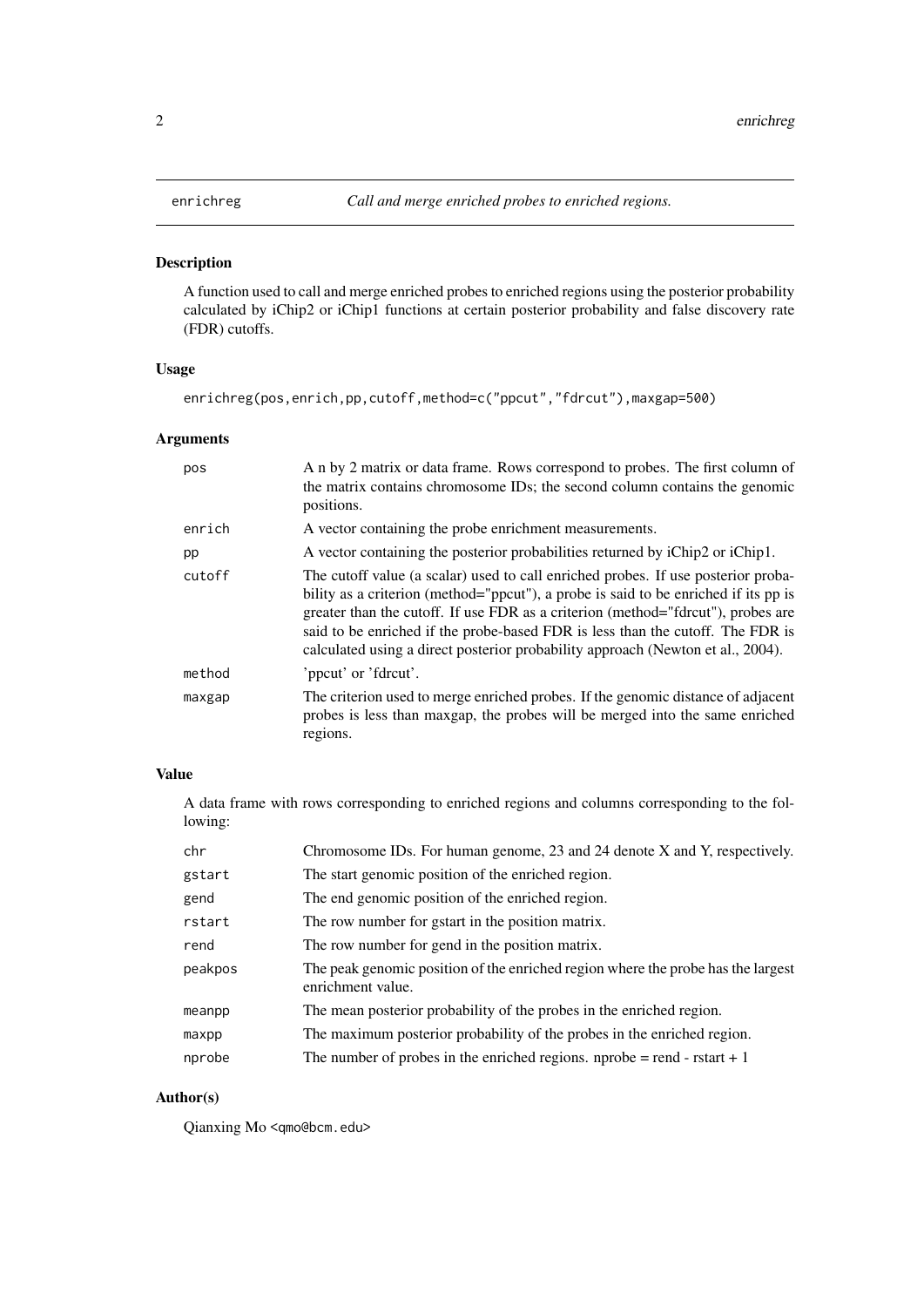<span id="page-2-0"></span>iChip1 3

#### References

Qianxing Mo, Faming Liang. (2010). Bayesian modeling of ChIP-chip data through a high-order Ising model. *Biometrics*, 66(4):1284-94.

Qianxing Mo, Faming Liang. (2010). A hidden Ising model for ChIP-chip data analysis. *Bioinformatics* 26(6), 777-783.

Newton, M., Noueiry, A., Sarkar, D., Ahlquist, P. (2004). Detecting differential gene expression with a semiparametric hierarchical mixture method. *Biostatistics* 5 , 155-176.

#### See Also

[iChip2](#page-4-1), [iChip1](#page-2-1), [lmtstat](#page-7-1)

#### Examples

```
library(iChip)
library(limma)
```
#Analyze the p53 data (average resolution is about 35 bps) #uncommenting the following code for running

```
#data(p53)
#p53lmt = lmtstat(p53[,9:14],p53[,3:8])
#p53Y = cbind(p53[,1],p53lmt)
#p53res=iChip2(Y=p53Y,burnin=2000,sampling=10000,winsize=2,sdcut=2,beta=2.5)
#enrichreg(pos=p53[,1:2],enrich=p53lmt,pp=p53res$pp,cutoff=0.9,
# method="ppcut",maxgap=500)
#enrichreg(pos=p53[,1:2],enrich=p53lmt,pp=p53res$pp,cutoff=0.01,
# method="fdrcut",maxgap=500)
```
<span id="page-2-1"></span>iChip1 *Bayesian modeling of ChIP-chip data through hidden Ising models*

#### **Description**

Function iChip1 implements the algorithm of modeling ChIP-chip data through a standard hidden Ising model.

#### Usage

```
iChip1(enrich,burnin=2000,sampling=10000,sdcut=2,beta0=3,
       minbeta=0,maxbeta=10,normsd=0.1,verbose=FALSE)
```
#### Arguments

enrich A vector containing the probe enrichment measurements. The measurements must be sorted, firstly by chromosome and then by genomic position. The measurements could be log2 ratios of the intensities of IP-enriched and control samples for a single replicate, or summary statistics such as t-like statistics or mean differences for multiple replicates. We suggest to use the empirical Bayesian t-statistics implemented in the limma package for multiple replicates. Note, binding probes must have a larger mean value than non-binding probes.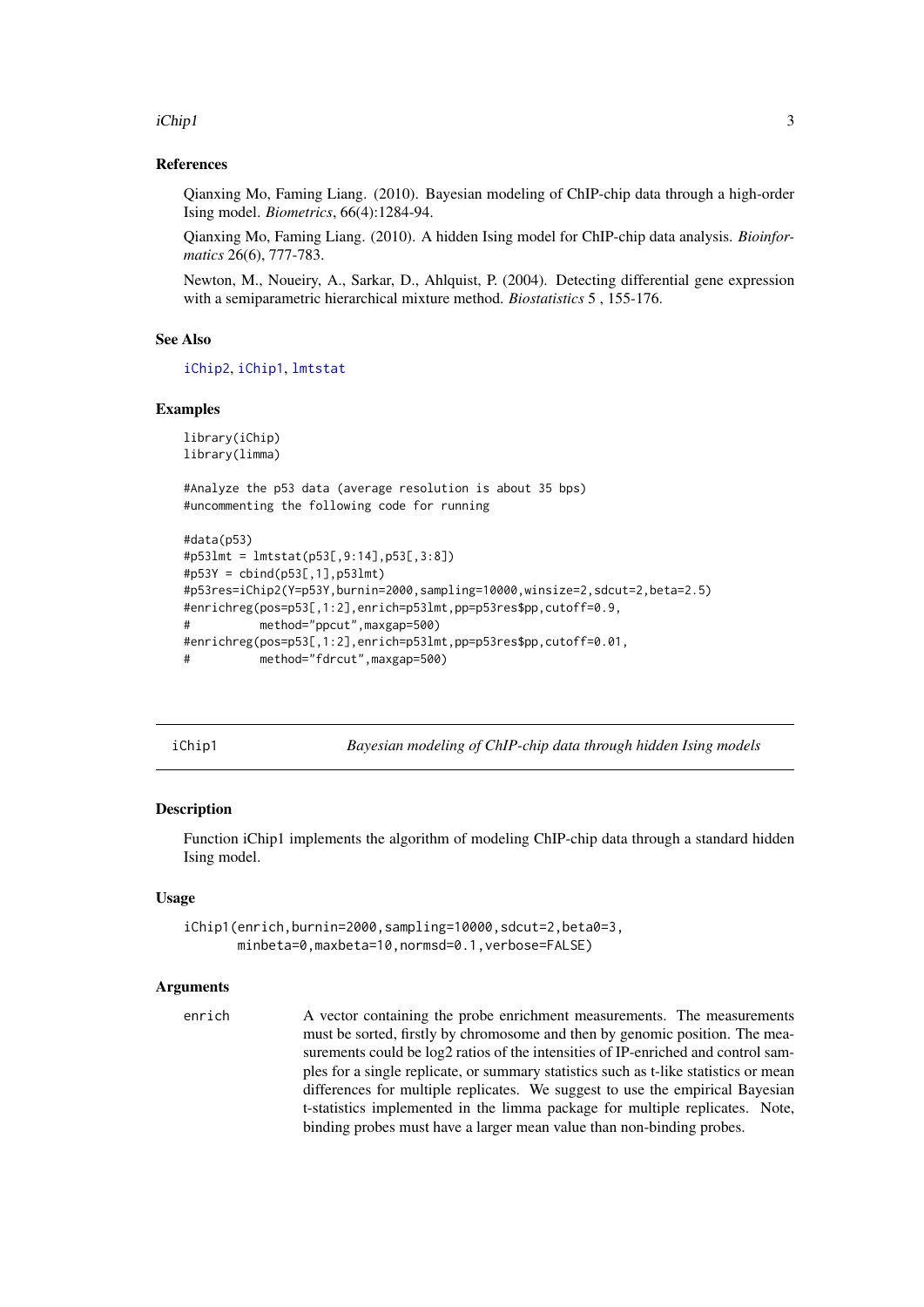<span id="page-3-0"></span>

| burnin   | The number of MCMC burn-in iterations.                                                                                                                                                                                                                                                                                                           |
|----------|--------------------------------------------------------------------------------------------------------------------------------------------------------------------------------------------------------------------------------------------------------------------------------------------------------------------------------------------------|
| sampling | The number of MCMC sampling iterations. The posterior probability of bind-<br>ing and non-binding state is calculated based on the samples generated in the<br>sampling period.                                                                                                                                                                  |
| sdcut    | A value used to set the initial state for each probe. The enrichment measure-<br>ments of a enriched probe is typically several standard deviations higher than<br>the global mean enrichment measurements.                                                                                                                                      |
| beta0    | The initial parameter used to control the strength of interaction between probes,<br>which must be a positive value. A larger value of beta represents a stronger<br>interaction between probes. The value for beta0 could not be too small (e.g. <<br>1.0). Otherwise, the Ising system may not be able to reach a super-paramagnetic<br>state. |
| minbeta  | The minimum value of beta allowed.                                                                                                                                                                                                                                                                                                               |
| maxbeta  | The maximum value of beta allowed.                                                                                                                                                                                                                                                                                                               |
| normsd   | iChip1 uses a Metropolis random walk proposal for sampling from the posterior<br>distributions of the model parameters. The proposal distribution is a normal<br>distribution with mean 0 and standard deviation specified by normsd.                                                                                                            |
| verbose  | A logical variable. If TRUE, the number of completed MCMC iterations is<br>reported.                                                                                                                                                                                                                                                             |

# Value

A list with the following elements.

| pp     | The posterior probabilities of probes in the binding/enriched state. There is<br>a strong evidence to be a binding/enriched probe if the probe has a posterior<br>probability close to 1. |
|--------|-------------------------------------------------------------------------------------------------------------------------------------------------------------------------------------------|
| beta   | The posterior samples of the interaction parameter of the Ising model.                                                                                                                    |
| mu0    | The posterior samples of the mean measurement of the probes in the non-binding/non-<br>enriched state.                                                                                    |
| mu1    | The posterior samples of the mean measurement of the probes in the bind-<br>ing/enriched state.                                                                                           |
| lambda | The posterior samples of the precision of the enrichment measurements of the<br>probes.                                                                                                   |

# Author(s)

Qianxing Mo <qianxing.mo@moffitt.org>

#### References

Qianxing Mo, Faming Liang. (2010). A hidden Ising model for ChIP-chip data analysis. *Bioinformatics* 26(6), 777-783.

# See Also

[iChip2](#page-4-1),[enrichreg](#page-1-1), [lmtstat](#page-7-1)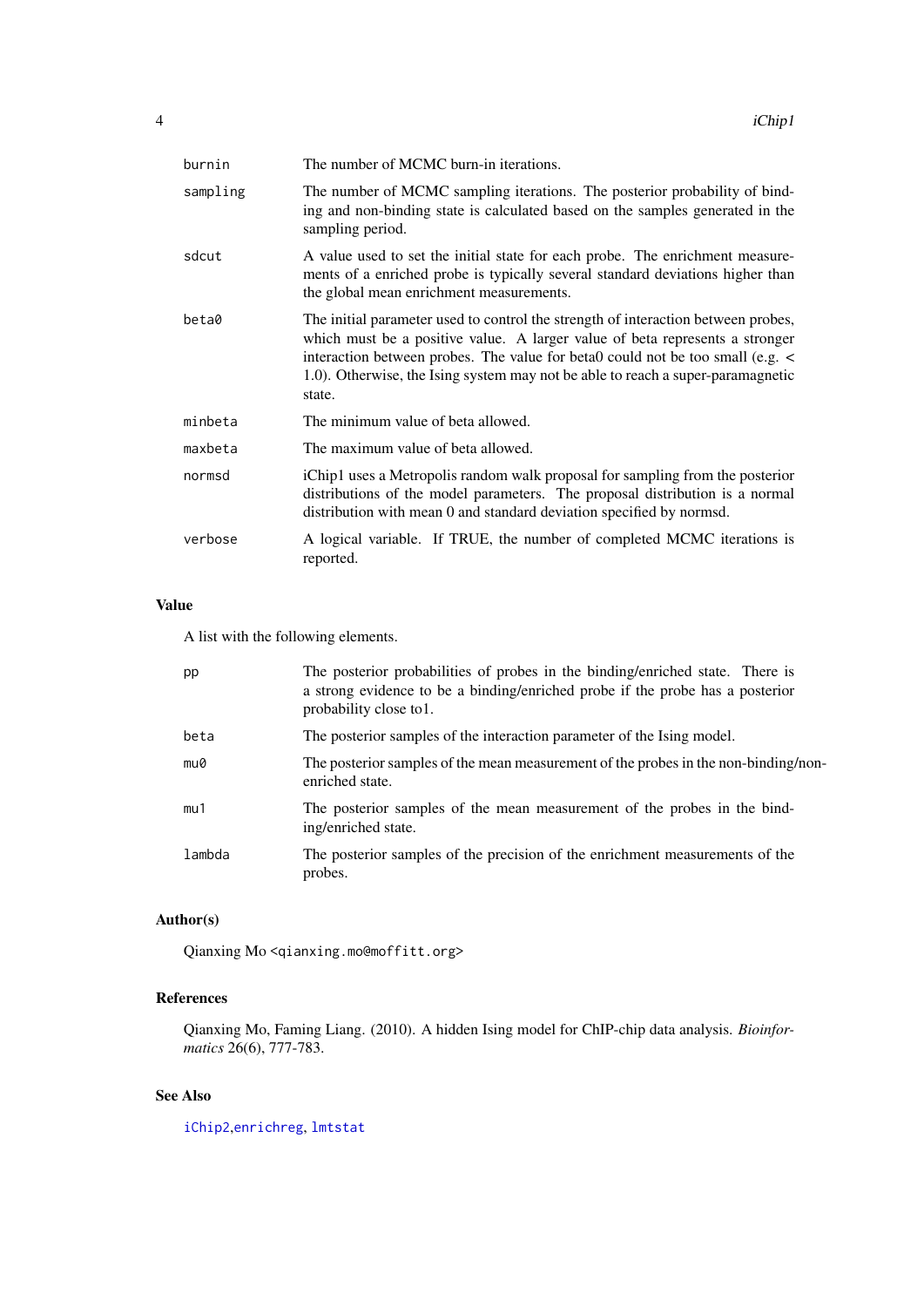#### <span id="page-4-0"></span>iChip2 5

#### Examples

```
# oct4 and p53 data are log2 transformed and quantile-normalized intensities
# Analyze the Oct4 data (average resolution is about 280 bps)
data(oct4)
### sort oct4 data, first by chromosome then by genomic position
oct4 = oct4[order(oct4[, 1], oct4[, 2]),# calculate the enrichment measurements --- the limma t-statistics
oct4lmt = lmtstat(oct4[, 5:6], oct4[, 3:4])# Apply the standard Ising model to the ChIP-chip data
oct4res = iChip1(enrich=oct4lmt,burnin=1000,sampling=5000,sdcut=2,
                beta0=3,minbeta=0,maxbeta=10,normsd=0.1)
# check the enriched regions detected by the Ising model using
# posterior probability (pp) cutoff at 0.9 or FDR cutoff at 0.01
enrichreg(pos=oct4[,1:2],enrich=oct4lmt,pp=oct4res$pp,cutoff=0.9,
         method="ppcut",maxgap=500)
enrichreg(pos=oct4[,1:2],enrich=oct4lmt,pp=oct4res$pp,cutoff=0.01,
         method="fdrcut",maxgap=500)
# Analyze the p53 data (average resolution is about 35 bps)
# uncommenting the following code for running
# data(p53)
# must sort the data first
# p53 = p53[order(p53[,1],p53[,2]),]
# p53lmt = lmtstat(p53[,9:14],p53[,3:8])
# p53res = iChip1(p53lmt,burnin=1000,sampling=5000,sdcut=2,beta0=3,
# minbeta=0,maxbeta=10,normsd=0.1)
# enrichreg(pos=p53[,1:2],enrich=p53lmt,pp=p53res$pp,cutoff=0.9,
# method="ppcut",maxgap=500)
# enrichreg(pos=p53[,1:2],enrich=p53lmt,pp=p53res$pp,cutoff=0.01,
# method="fdrcut",maxgap=500)
```
<span id="page-4-1"></span>iChip2 *Bayesian modeling of ChIP-chip data through hidden Ising models*

#### Description

Function iChip2 implements the method of modeling ChIP-chip data through a high-order hidden Ising model.

#### Usage

iChip2(Y,burnin=2000,sampling=10000,winsize=2,sdcut=2,beta=2.5,verbose=FALSE)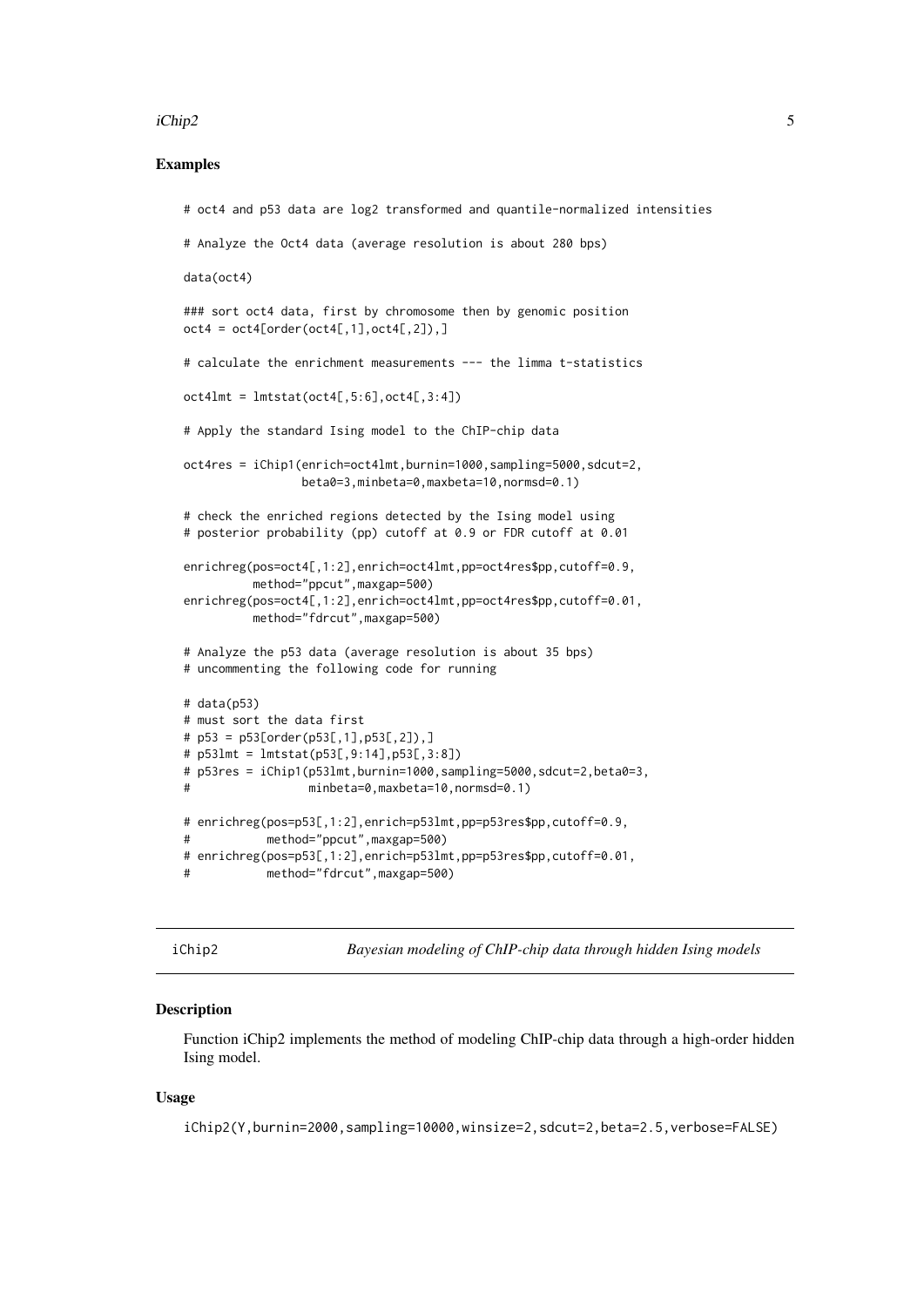# Arguments

| Y        | A n by 2 matrix or data frame. The first column of Y contains the chromosome<br>IDs; the second column of Y contains the probe enrichment measurements. Y<br>must be sorted, firstly by chromosome and then by genomic position. The probe<br>enrichment measurements could be log2 ratios of the intensities of IP-enriched<br>and control samples for a single replicate, or summary statistics such as t-like<br>statistics or mean differences for multiple replicates. We suggest to use the<br>empirical Bayesian t-statistics implemented in the limma package for multiple<br>replicates. Note, binding probes must have a larger mean value than non-binding<br>probes.                                                                                                                                                                    |
|----------|-----------------------------------------------------------------------------------------------------------------------------------------------------------------------------------------------------------------------------------------------------------------------------------------------------------------------------------------------------------------------------------------------------------------------------------------------------------------------------------------------------------------------------------------------------------------------------------------------------------------------------------------------------------------------------------------------------------------------------------------------------------------------------------------------------------------------------------------------------|
| burnin   | The number of MCMC burn-in iterations.                                                                                                                                                                                                                                                                                                                                                                                                                                                                                                                                                                                                                                                                                                                                                                                                              |
| sampling | The number of MCMC sampling iterations. The posterior probability of bind-<br>ing and non-binding state is calculated based on the samples generated in the<br>sampling period.                                                                                                                                                                                                                                                                                                                                                                                                                                                                                                                                                                                                                                                                     |
| winsize  | The parameter to control the order of interactions between probes. For example,<br>winsize = 2, means that probe i interacts with probes i-2,i-1,i+1 and i+2. A<br>balance between high sensitivity and low FDR could be achieved by setting<br>winsize $= 2$ .                                                                                                                                                                                                                                                                                                                                                                                                                                                                                                                                                                                     |
| sdcut    | A value used to set the initial state for each probe. The enrichment measure-<br>ments of a enriched probe is typically several standard deviations higher than<br>the global mean enrichment measurements.                                                                                                                                                                                                                                                                                                                                                                                                                                                                                                                                                                                                                                         |
| beta     | The parameter used to control the strength of interaction between probes, which<br>must be a positive value. A larger value of beta represents a stronger interaction<br>between probes. In general, high resolution array such as Affymetrix tiling ar-<br>rays have relatively stronger probe interactions than low resolution array such<br>as Agilent tiling arrays. For the second order Ising model (winsize $= 2$ ), the<br>critical value of beta is around 1.0. For low resolution array data (e.g. 280 bp<br>resolution), beta could be set to close to the critical value; For high resolution<br>array data (e.g. 35 bp resolution), beta could be set to a value between 2 to 4.<br>In general, choosing a large value of beta amounts to using a more stringent<br>criterion for detecting enriched regions in ChIP-chip experiments. |
| verbose  | A logical variable. If TRUE, the number of completed MCMC iterations is<br>reported.                                                                                                                                                                                                                                                                                                                                                                                                                                                                                                                                                                                                                                                                                                                                                                |

# Value

A list with the following elements.

| pp      | The posterior probabilities of probes in the binding/enriched state. There is<br>a strong evidence to be a binding/enriched probe if the probe has a posterior<br>probability close to 1. |
|---------|-------------------------------------------------------------------------------------------------------------------------------------------------------------------------------------------|
| mu0     | The posterior samples of the mean measurement of the probes in the non-binding/non-<br>enriched state.                                                                                    |
| mu1     | The posterior samples of the mean measurement of the probes in the bind-<br>ing/enriched state.                                                                                           |
| lambda0 | The posterior samples of the precision of the enrichment measurements of the<br>probes in the non-binding/non-enriched state.                                                             |
| lambda1 | The posterior samples of the precision of the enrichment measurements of the<br>probes in the binding/enriched state.                                                                     |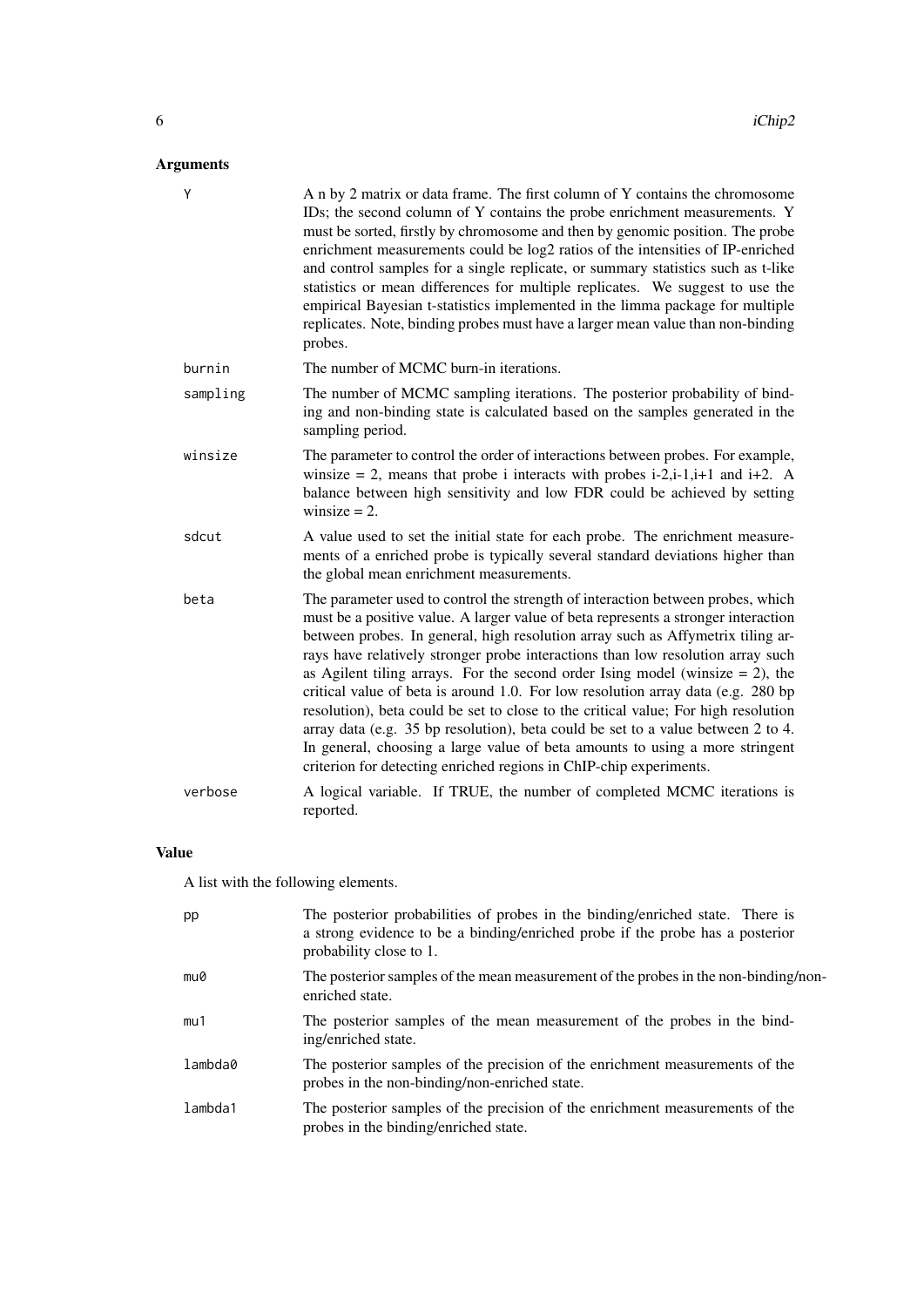#### <span id="page-6-0"></span>iChip2 7 *7*

#### Author(s)

Qianxing Mo <qianxing.mo@moffitt.org>

#### References

Qianxing Mo, Faming Liang. (2010). Bayesian modeling of ChIP-chip data through a high-order Ising model. *Biometrics* 64(4), 1284-94.

# See Also

[iChip1](#page-2-1), [enrichreg](#page-1-1), [lmtstat](#page-7-1)

#### Examples

```
# oct4 and p53 data are log2 transformed and quantile-normalized intensities
```
# Analyze the Oct4 data (average resolution is about 280 bps)

data(oct4)

### sort oct4 data, first by chromosome then by genomic position  $oct4 = oct4[order(oct4[, 1], oct4[, 2]),$ 

# calculate the enrichment measurements --- the limma t-statistics

 $oct4lmt = lmtstat(oct4[, 5:6], oct4[, 3:4])$ 

# prepare the data used for the Ising model

 $oct4Y = cbind(oct4[, 1], oct4Imt)$ 

# Apply the second-order Ising model to the ChIP-chip data

oct4res=iChip2(Y=oct4Y,burnin=1000,sampling=5000,winsize=2,sdcut=2,beta=1.25)

# check the enriched regions detected by the Ising model using # posterior probability (pp) cutoff at 0.9 or FDR cutoff at 0.01

enrichreg(pos=oct4[,1:2],enrich=oct4lmt,pp=oct4res\$pp,cutoff=0.9, method="ppcut",maxgap=500) enrichreg(pos=oct4[,1:2],enrich=oct4lmt,pp=oct4res\$pp,cutoff=0.01,

```
method="fdrcut",maxgap=500)
```
# Analyze the p53 data (average resolution is about 35 bps) # uncommenting the following code for running

```
# data(p53)
# must sort the data first
# p53 = p53[order(p53[,1],p53[,2]),]
# p53lmt = lmtstat(p53[,9:14],p53[,3:8])
# p53Y = cbind(p53[,1],p53lmt)
# p53res=iChip2(Y=p53Y,burnin=1000,sampling=5000,winsize=2,sdcut=2,beta=2.5)
```
# enrichreg(pos=p53[,1:2],enrich=p53lmt,pp=p53res\$pp,cutoff=0.9,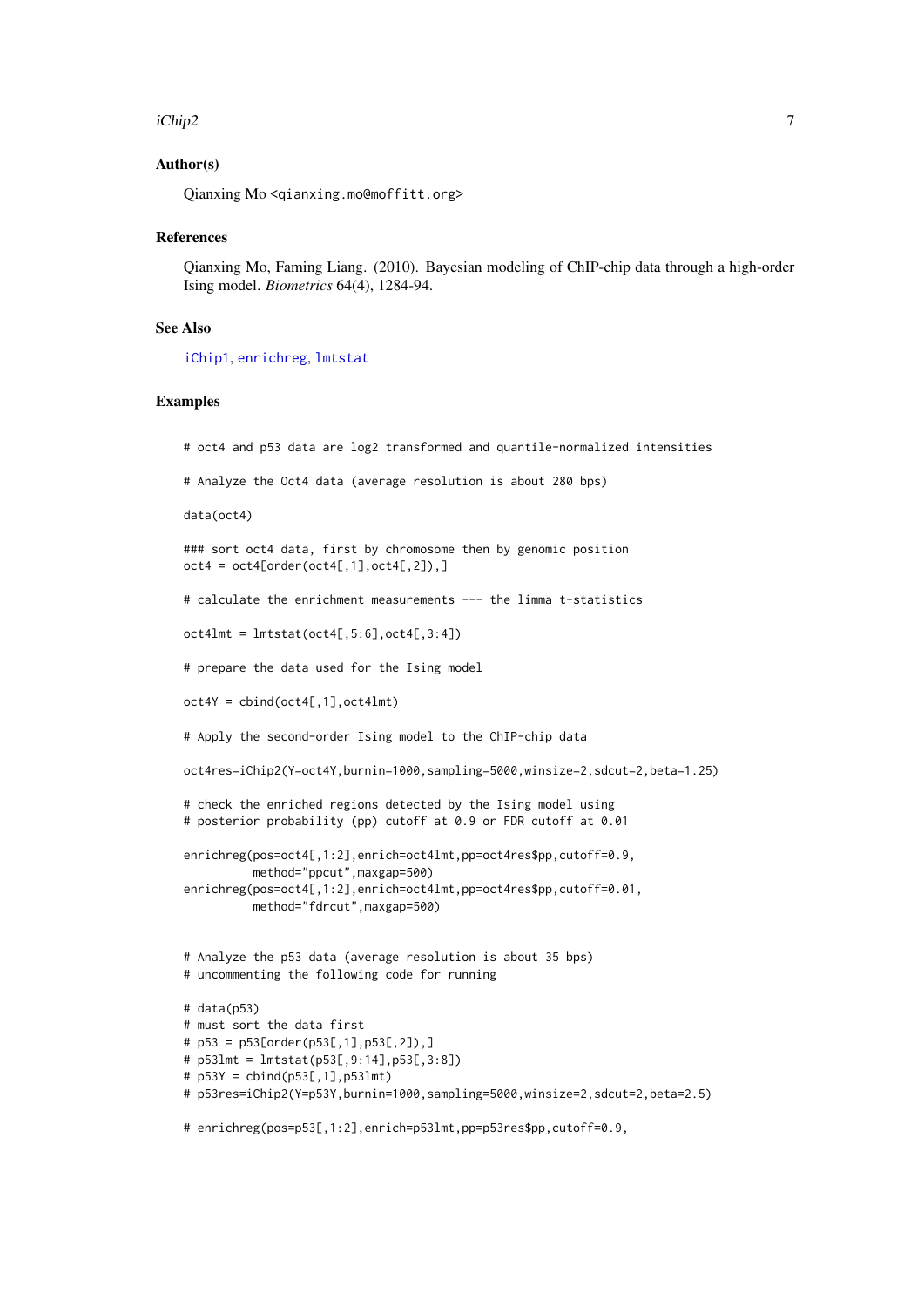8 lmtstat

```
# method="ppcut",maxgap=500)
# enrichreg(pos=p53[,1:2],enrich=p53lmt,pp=p53res$pp,cutoff=0.01,
# method="fdrcut",maxgap=500)
```
<span id="page-7-1"></span>lmtstat *A wrapper function used to calculated the limma t-statistics*

# Description

A wrapper function used to calculated the empirical Bayes t-statistics (limma t-statistics) using functions in the limma package.

#### Usage

lmtstat(IP,CON)

#### Arguments

| TP         | Data matrix for IP-enriched samples, where the rows and columns correspond<br>to the probes and sample replicates, respectively. The number of replicates must<br>be greater than one. If CON is missing, IP is assumed to be in log-ratio format<br>(e.g. log2(IP-enriched/control)). In this case, paired t-statistics are calculated. If<br>CON is NOT missing, IP and CON are assumed to be the normalized intensities<br>for the IP-enriched and control samples, respectively. In this case, two-sample<br>t-statistics are calculated. |
|------------|-----------------------------------------------------------------------------------------------------------------------------------------------------------------------------------------------------------------------------------------------------------------------------------------------------------------------------------------------------------------------------------------------------------------------------------------------------------------------------------------------------------------------------------------------|
| <b>CON</b> | Data matrix for control samples, where the rows and columns correspond to the<br>probes and sample replicates, respectively. The number of replicates must be<br>greater than one.                                                                                                                                                                                                                                                                                                                                                            |

#### Value

Empirical Bayes t-statistics calculated using functions in the limma package.

#### Author(s)

Qianxing Mo <qianxing.mo@moffitt.org>

# References

Smyth, G. K. (2004). Linear models and empirical Bayes methods for assessing differential expression in microarray experiments. Statistical Applications in Genetics and Molecular Biology 3, No. 1, Article 3.

# See Also

[enrichreg](#page-1-1), [iChip2](#page-4-1),[iChip1](#page-2-1)

<span id="page-7-0"></span>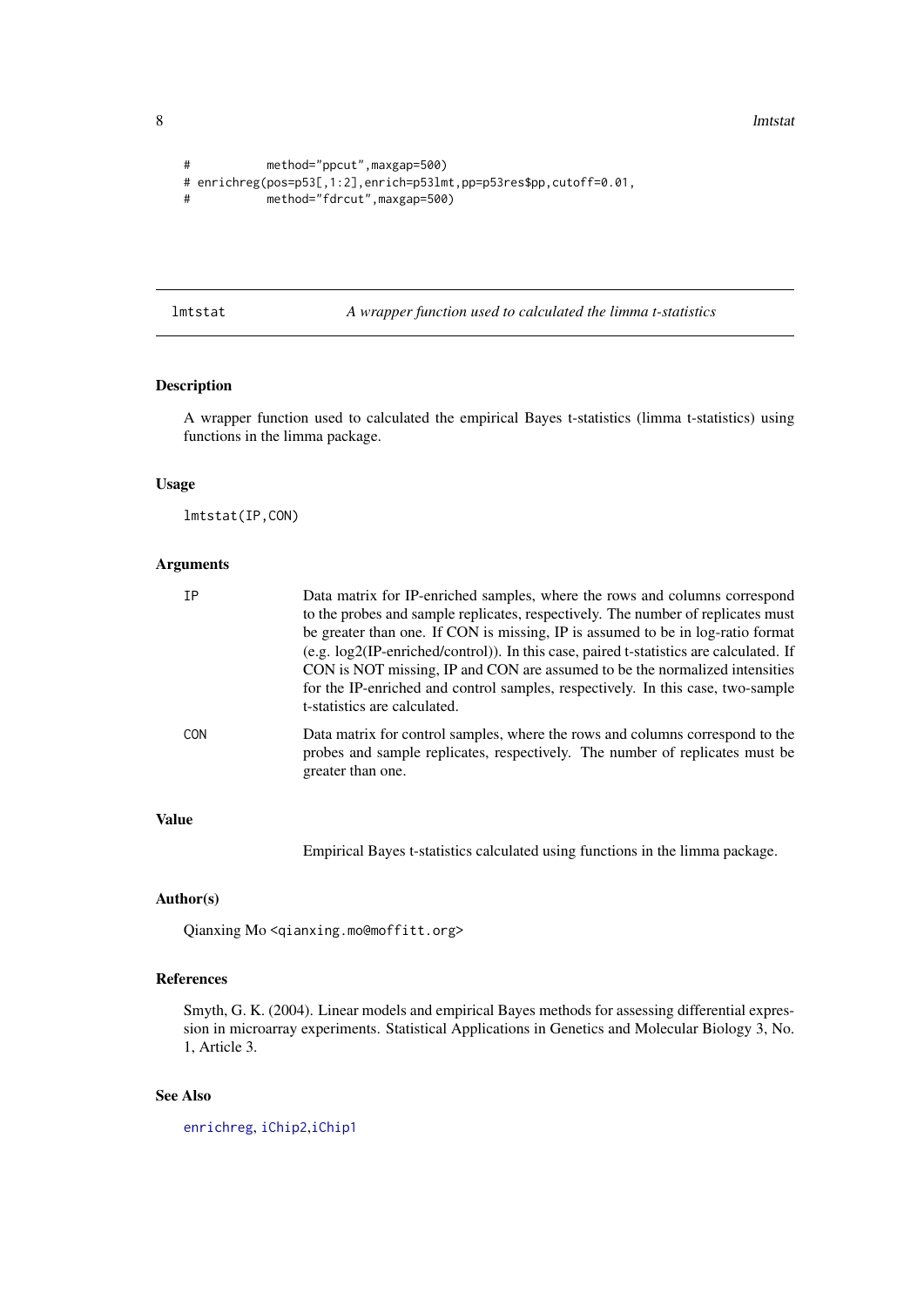<span id="page-8-0"></span> $\cot 4$  9

#### Examples

```
library(limma)
# load the log2 transformed and quantile-normalized Oct4 data
data(oct4)
oct4[1:3,]
# calculate the enrichment measurements --- two-sample limma t-statistics
oct4lmt1 = lmtstat(oct4[,5:6],oct4[,3:4])
# calculate paired limma t-statistics for the data that are in
# the log-ratio format (e.g., log2(IP-enriched/control))
oct4log2r = oct4[, 5:6] - oct4[, 3:4]oct4lmt2 = lmtstat(oct4log2r)
```
oct4 *Oct4 data*

#### Description

This is a subset of the Oct4 data containing 12584 probes on chromosome 20. The data were log2 transformed and quantile-normalized.

#### Usage

data(oct4)

### Source

http://jura.wi.mit.edu/young\\_public/hESregulation/Data\\_download.html

#### References

Boyer LA, Lee TI, Cole MF, et al. (2005). Core transcriptional regulatory circuitry in human embryonic stem cells. Cell,122(6), 828-30.

p53 *p53 data*

#### Description

This is a subset of the p53 data containing 10000 probes on chromosome 22. The data were log2 transformed and quantile-normalized.

### Usage

data(p53)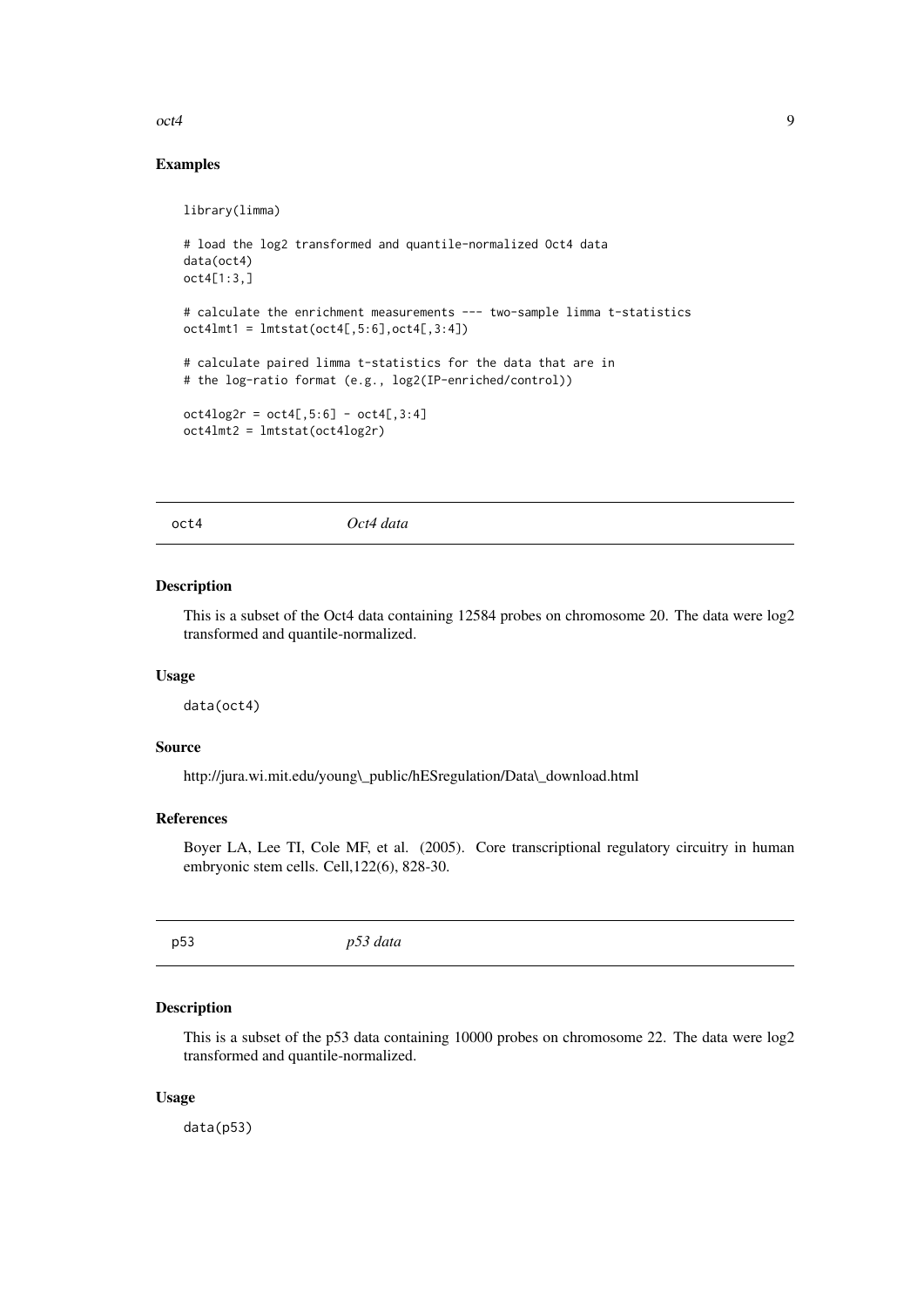# Source

http://www.gingeras.org/affy\\_archive\\_data/publication/tfbs/

# References

Cawley S, Bekiranov S, Ng HH, et al. (2004). Unbiased mapping of transcription factor binding sites along human chromosomes 21 and 22 points to widespread regulation of noncoding RNAs. Cell, 116(4), 499-509.